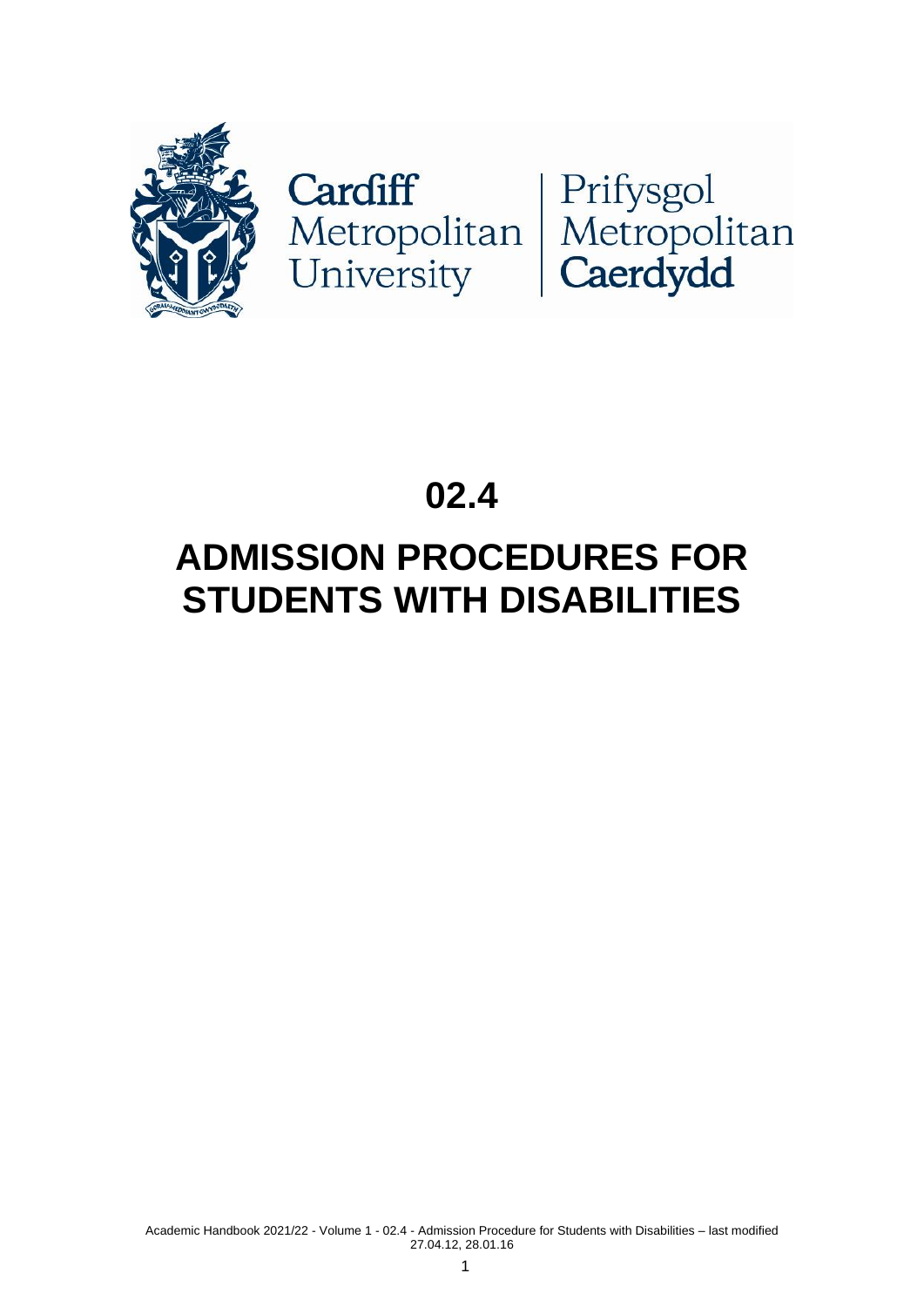

#### **ADMISSION PROCEDURES FOR STUDENTS WITH DISABILITIES**

Cardiff Metropolitan University is committed to the principle of equality of opportunity for disabled people.

The University's Admissions Procedure seeks to ensure that all applications are treated fairly and on the basis of skills, ability and aptitude, in keeping with the provision of the Disability Discrimination Act (1995). This applies to admission for full-time and part-time, undergraduate and post graduate applicants.

Any applicant who is academically suitable should, subject to the provisions of the Act, not be treated less favourably nor placed at a substantial disadvantage on the grounds of disability unless this can be justified within the provisions of the DDA.

Additional duties placed on all public authorities, by DDA, from December 2006 require universities to promote disability equality. As such, the University publishes a Strategic Equality Plan that commits each area of the organisation to give due regard to issues such as promotion of equality and positive attitudes towards disabled people.

For more information see:

[http://www.cardiffmet.ac.uk/about/structureandgovernance/equalityan](http://www.cardiffmet.ac.uk/about/structureandgovernance/equalityanddiversity/Documents/Equal_Opportunities_Policy%20MB%20Approved%20Dec%202018.pdf) [ddiversity/Documents/Equal\\_Opportunities\\_Policy%20MB%20Approv](http://www.cardiffmet.ac.uk/about/structureandgovernance/equalityanddiversity/Documents/Equal_Opportunities_Policy%20MB%20Approved%20Dec%202018.pdf) [ed%20Dec%202018.pdf](http://www.cardiffmet.ac.uk/about/structureandgovernance/equalityanddiversity/Documents/Equal_Opportunities_Policy%20MB%20Approved%20Dec%202018.pdf)

This new duty is in addition to those initiated in 2002 that required institutions:

- Not to treat disabled students less favourably for a reason related to their disability or fail to make reasonable adjustments to prevent a student being at a substantial disadvantage (2002)
- To provide auxiliary aids and services as part of the reasonable adjustments (2003)
- To make reasonable adjustments to premises where physical features would place a student at a substantial disadvantage (2005)

These duties are anticipatory and apply not only to current students but also to applicants and potential applicants.

#### **Processing applications where an applicant has disclosed a disability**

It is imperative that applicants who declare a disability are allowed access to advice and guidance at the earliest opportunity, to ensure appropriate support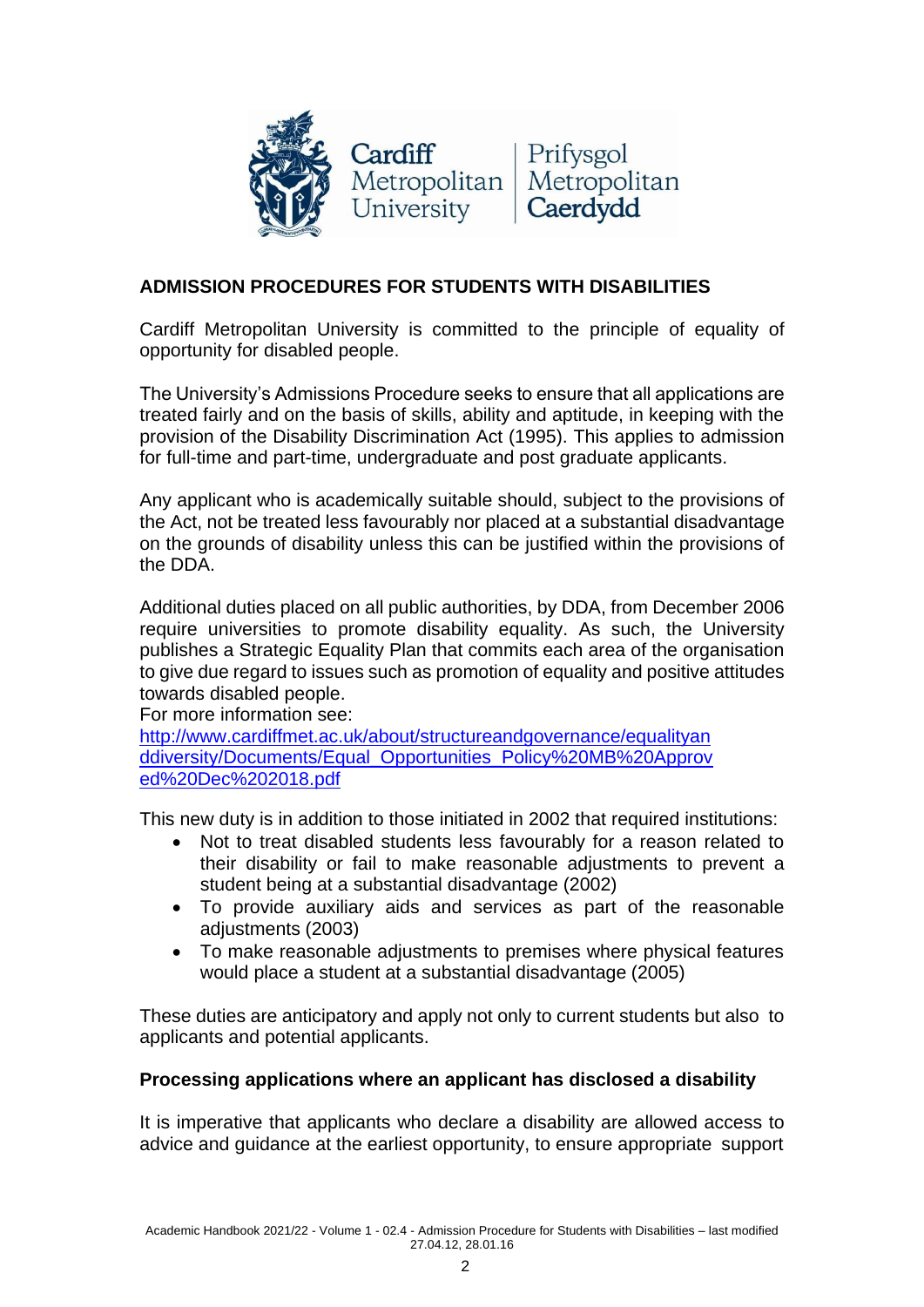is in place at the commencement of their studies. There are a number of ways in which an applicant may disclose the information. The process for dealing with this disclosure is outlined below.

- UCAS application forms (or similar) allow the student to indicate a disability. Where the appropriate section has been completed (or any details regarding disabilities, medical conditions or specific learning disabilities are included) a copy of the UCAS form should be forwarded to the Student Wellbeing Team immediately. On these occasions the applicant is deemed to be disclosing to the institution.
- When an applicant discloses directly to a member of staff permission should be sought to share this information with the Student Wellbeing Team. The applicant should be directed to the Student Wellbeing Service web pages for additional information:

[http://www.cardiffmet.ac.uk/study/studentservices/wellbeing](http://www.cardiffmet.ac.uk/study/studentservices/wellbeing-service/Pages/Disability-support.aspx)[service/Pages/Disability-support.aspx](http://www.cardiffmet.ac.uk/study/studentservices/wellbeing-service/Pages/Disability-support.aspx)

- A third party (teacher/social worker etc) may enquire on behalf of an applicant. They should be directed to the Student Wellbeing Team.
- Following "A" level results the Student Wellbeing Team requests a list of students who have accepted a place at the University and have declared a disability.
- 2 or 3 weeks in to term, Student Wellbeing Team requests a list from Registry Services to identify all students who have enrolled.

On receipt of this information, the Student Wellbeing Team takes the following action:

- A letter is sent to all students offering advice and support. (Mail shots are repeated several times to encourage contact with the Student Wellbeing Team)
- If an applicant responds they can expect:
	- o An offer of an appointment with a Student Wellbeing Advisor (face to face, over the telephone or via e-mail) to discuss individual concerns.
	- o Advice regarding institutional reasonable adjustments.
	- o Advice regarding Disabled Student's Allowance.
	- o Advice regarding appropriate evidence in line with the University's Regulations.
	- o Advice regarding ongoing support and liaison.
- Regular updates will be forwarded, by the Student Wellbeing Team, to all programme directors advising them of the disclosure and any relevant information relating to applicants for their programmes.
- If appropriate/necessary the Student Wellbeing Team may make contact with the programme director to discuss student needs in more detail.